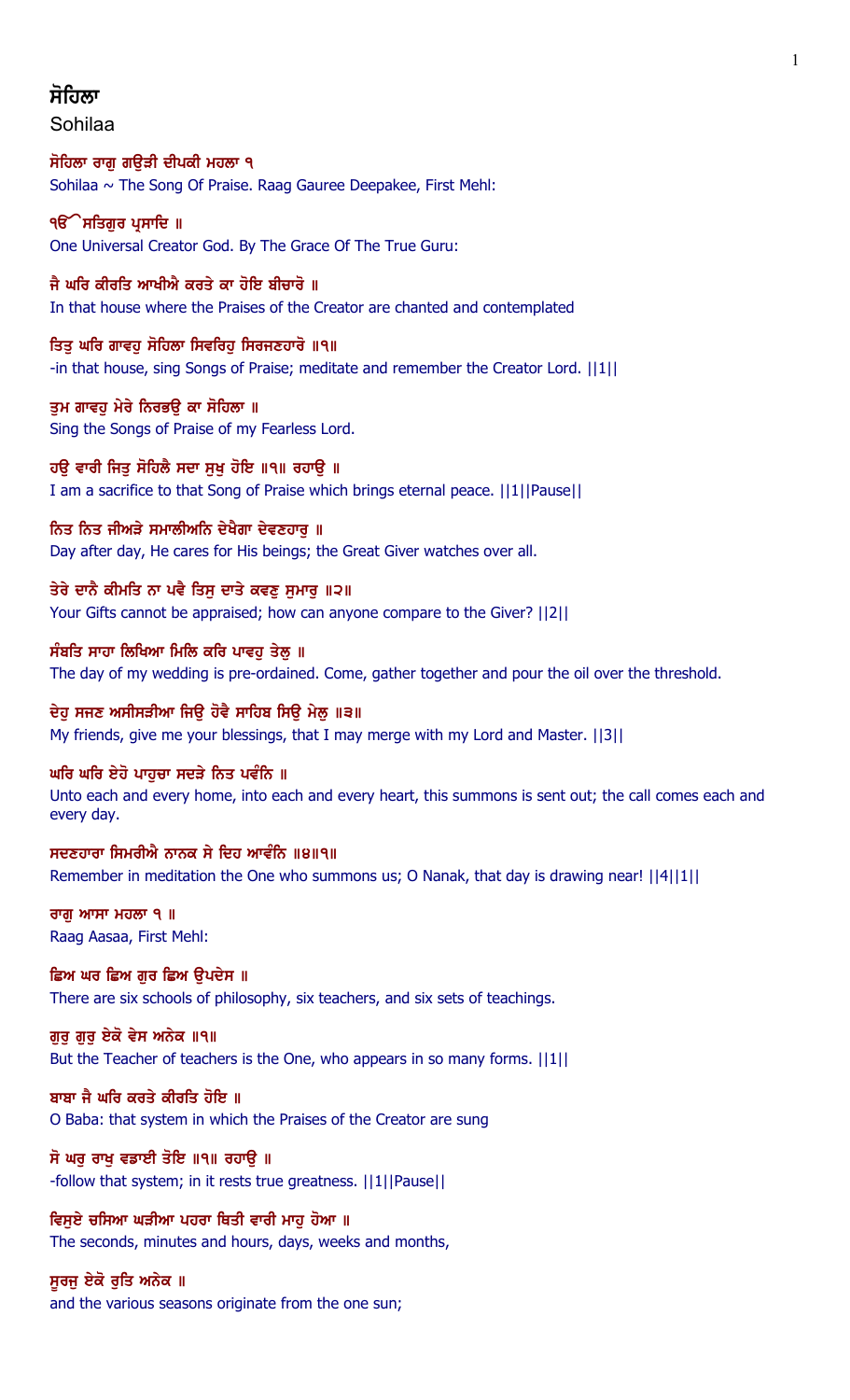#### ਨਾਨਕ ਕਰਤੇ ਕੇ ਕੇਤੇ ਵੇਸ ॥੨॥੨॥

O Nanak, in just the same way, the many forms originate from the Creator. ||2||2||

#### ਰਾਗੂ ਧਨਾਸਰੀ ਮਹਲਾ ੧ ॥

Raag Dhanaasaree, First Mehl:

#### ਗਗਨ ਮੈ ਥਾਲ ਰਵਿ ਚੰਦ ਦੀਪਕ ਬਨੇ ਤਾਰਿਕਾ ਮੰਡਲ ਜਨਕ ਮੋਤੀ ॥

Upon that cosmic plate of the sky, the sun and the moon are the lamps. The stars and their orbs are the studded pearls.

#### ਧੁਪੂ ਮਲਆਨਲੋ ਪਵਣੂ ਚਵਰੋ ਕਰੇ ਸਗਲ ਬਨਰਾਇ ਫੁਲੰਤ ਜੋਤੀ ॥੧॥

The fragrance of sandalwood in the air is the temple incense, and the wind is the fan. All the plants of the world are the altar flowers in offering to You, O Luminous Lord. ||1||

#### ਕੈਸੀ ਆਰਤੀ ਹੋਇ ॥ ਭਵ ਖੰਡਨਾ ਤੇਰੀ ਆਰਤੀ ॥

What a beautiful Aartee, lamp-lit worship service this is! O Destroyer of Fear, this is Your Ceremony of Light.

#### ਅਨਹਤਾ ਸਬਦ ਵਾਜੰਤ ਭੇਰੀ ॥੧॥ ਰਹਾਉ ॥

The Unstruck Sound-current of the Shabad is the vibration of the temple drums. ||1||Pause||

### ਸਹਸ ਤਵ ਨੈਨ ਨਨ ਨੈਨ ਹਹਿ ਤੋਹਿ ਕਉ ਸਹਸ ਮੁਰਤਿ ਨਨਾ ਏਕ ਤੁੋਹੀ ॥

You have thousands of eyes, and yet You have no eyes. You have thousands of forms, and yet You do not have even one.

#### ਸਹਸ ਪਦ ਬਿਮਲ ਨਨ ਏਕ ਪਦ ਗੰਧ ਬਿਨੂ ਸਹਸ ਤਵ ਗੰਧ ਇਵ ਚਲਤ ਮੋਹੀ ॥੨॥

You have thousands of Lotus Feet, and yet You do not have even one foot. You have no nose, but you have thousands of noses. This Play of Yours entrances me. ||2||

ਸਭ ਮਹਿ ਜੋਤਿ ਜੋਤਿ ਹੈ ਸੋਇ ॥ Amongst all is the Light-You are that Light.

#### ਤਿਸ ਦੈ ਚਾਨਣਿ ਸਭ ਮਹਿ ਚਾਨਣੁ ਹੋਇ ॥

By this Illumination, that Light is radiant within all.

## ਗੁਰ ਸਾਖੀ ਜੋਤਿ ਪਰਗਟ਼ ਹੋਇ ॥

Through the Guru's Teachings, the Light shines forth.

#### ਜੋ ਤਿਸ ਭਾਵੈ ਸ ਆਰਤੀ ਹੋਇ ॥੩॥

That which is pleasing to Him is the lamp-lit worship service. ||3||

#### ਹਰਿ ਚਰਣ ਕਵਲ ਮਕਰੰਦ ਲੋਭਿਤ ਮਨੋ ਅਨਦਿਨੋਂ ਮੋਹਿ ਆਹੀ ਪਿਆਸਾ ॥

My mind is enticed by the honey-sweet Lotus Feet of the Lord. Day and night, I thirst for them.

#### ਕ੍ਰਿਪਾ ਜਲੂ ਦੇਹਿ ਨਾਨਕ ਸਾਰਿੰਗ ਕਉ ਹੋਇ ਜਾ ਤੇ ਤੇਰੈ ਨਾਇ ਵਾਸਾ ॥੪॥੩॥

Bestow the Water of Your Mercy upon Nanak, the thirsty song-bird, so that he may come to dwell in Your Name. ||4||3||

#### ਰਾਗੁ ਗਉੜੀ ਪੁਰਬੀ ਮਹਲਾ ੪ ॥

Raag Gauree Poorbee, Fourth Mehl:

#### ਕਾਮਿ ਕਰੋਧਿ ਨਗਰ ਬਹ ਭਰਿਆ ਮਿਲਿ ਸਾਧ ਖੰਡਲ ਖੰਡਾ ਹੇ ॥

The body-village is filled to overflowing with anger and sexual desire; these were broken into bits when I met with the Holy Saint.

#### ਪੁਰਬਿ ਲਿਖਤ ਲਿਖੇ ਗੁਰੂ ਪਾਇਆ ਮਨਿ ਹਰਿ ਲਿਵ ਮੰਡਲ ਮੰਡਾ ਹੇ ॥੧॥

By pre-ordained destiny, I have met with the Guru. I have entered into the realm of the Lord's Love. ||1||

#### ਕਰਿ ਸਾਧੂ ਅੰਜੂਲੀ ਪੂਨੂ ਵਡਾ ਹੇ ॥

Greet the Holy Saint with your palms pressed together; this is an act of great merit.

#### ਕਰਿ ਡੰਡਉਤ ਪੁਨੁ ਵਡਾ ਹੇ ॥੧॥ ਰਹਾਉ ॥

Bow down before Him; this is a virtuous action indeed. ||1||Pause||